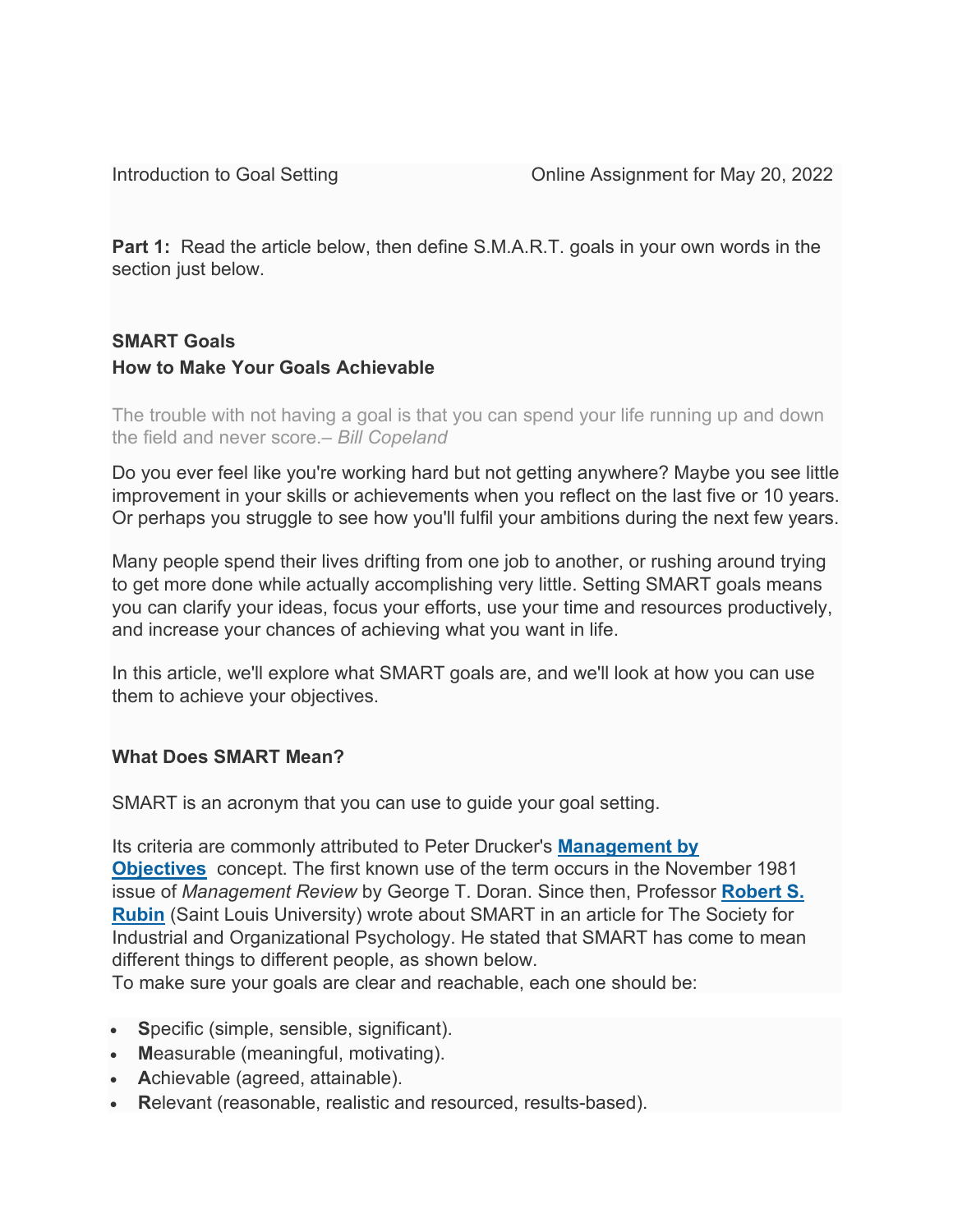• **T**ime bound (time-based, time limited, time/cost limited, timely, time-sensitive). Professor Rubin notes that the definition of the SMART acronym may need updating to reflect the importance of efficacy and feedback. Some authors have expanded it to include extra focus areas; SMARTER, for example, includes **E**valuated and **R**eviewed.

# **How to Use SMART Goals**

Paul J. Meyer, businessman, author and founder of **Success Motivation [International](http://www.success-motivation.com/)**, describes the characteristics of SMART goals in his 2003 book, "**[Attitude](https://www.amazon.com/Attitude-Is-Everything-Paul-Meyer/dp/0898113040) Is [Everything:](https://www.amazon.com/Attitude-Is-Everything-Paul-Meyer/dp/0898113040) If You Want to Succeed Above and Beyond**." We'll expand on his definitions to explore how to create, develop and achieve your goals:

## 1. **Specific**

Your goal should be clear and specific, otherwise you won't be able to focus your efforts or feel truly motivated to achieve it. When drafting your goal, try to answer the five "W" questions:

- **What** do I want to accomplish?
- **Why** is this goal important?
- **Who** is involved?
- **Where** is it located?
- **Which** resources or limits are involved?

### *Example*

Imagine you are a marketing executive, and you'd like to become head of marketing. A specific goal could be, "I want to gain the skills & experience necessary to become head of marketing within my organization, so I can build my career & lead a successful team."

### 2. **Measurable**

It's important to have measurable goals, so that you can track your progress and stay motivated. Assessing progress helps you to stay focused, meet your deadlines, and feel the excitement of getting closer to achieving your goal.

A measurable goal should address questions such as:

- How much?
- How many?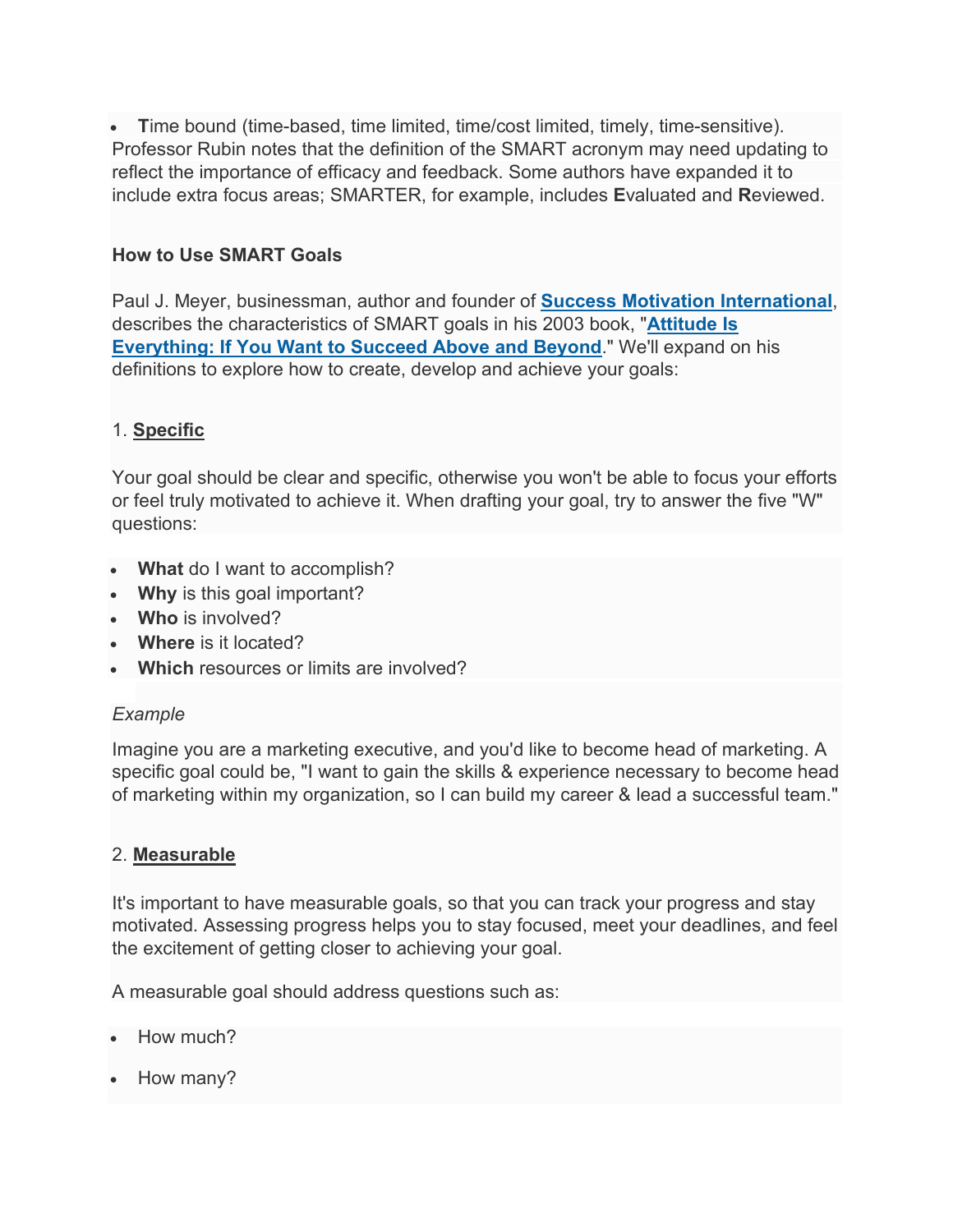• How will I know when it is accomplished?

# *Example*

You might measure your goal of acquiring the skills to become head of marketing by determining that you will have completed the necessary training courses and gained the relevant experience within five years' time.

# 3. **Achievable**

Your goal also needs to be realistic and attainable to be successful. In other words, it should stretch your abilities but still remain possible. When you set an achievable goal, you may be able to identify previously overlooked opportunities or resources that can bring you closer to it.

An achievable goal will usually answer questions such as:

- How can I accomplish this goal?
- How realistic is the goal, based on other constraints, such as financial factors?

## *Example*

You might need to ask yourself whether developing the skills required to become head of marketing is realistic, based on your existing experience and qualifications. For example, do you have the time to complete the required training effectively? Are the necessary resources available to you? Can you afford to do it?

### *Tip:*

Beware of setting goals that someone else has power over. For example, "Get that promotion!" depends on who else applies, and on the recruiter's decision. But "Get the experience and training that I need to be considered for that promotion" **is** entirely down to you.

# 4. **Relevant**

This step is about ensuring that your goal matters to you, and that it also aligns with other relevant goals. We all need support and assistance in achieving our goals, but it's important to retain control over them. So, make sure that your plans drive everyone forward, but that you're still responsible for achieving your own goal.

A relevant goal can answer "yes" to these questions:

Does this seem worthwhile?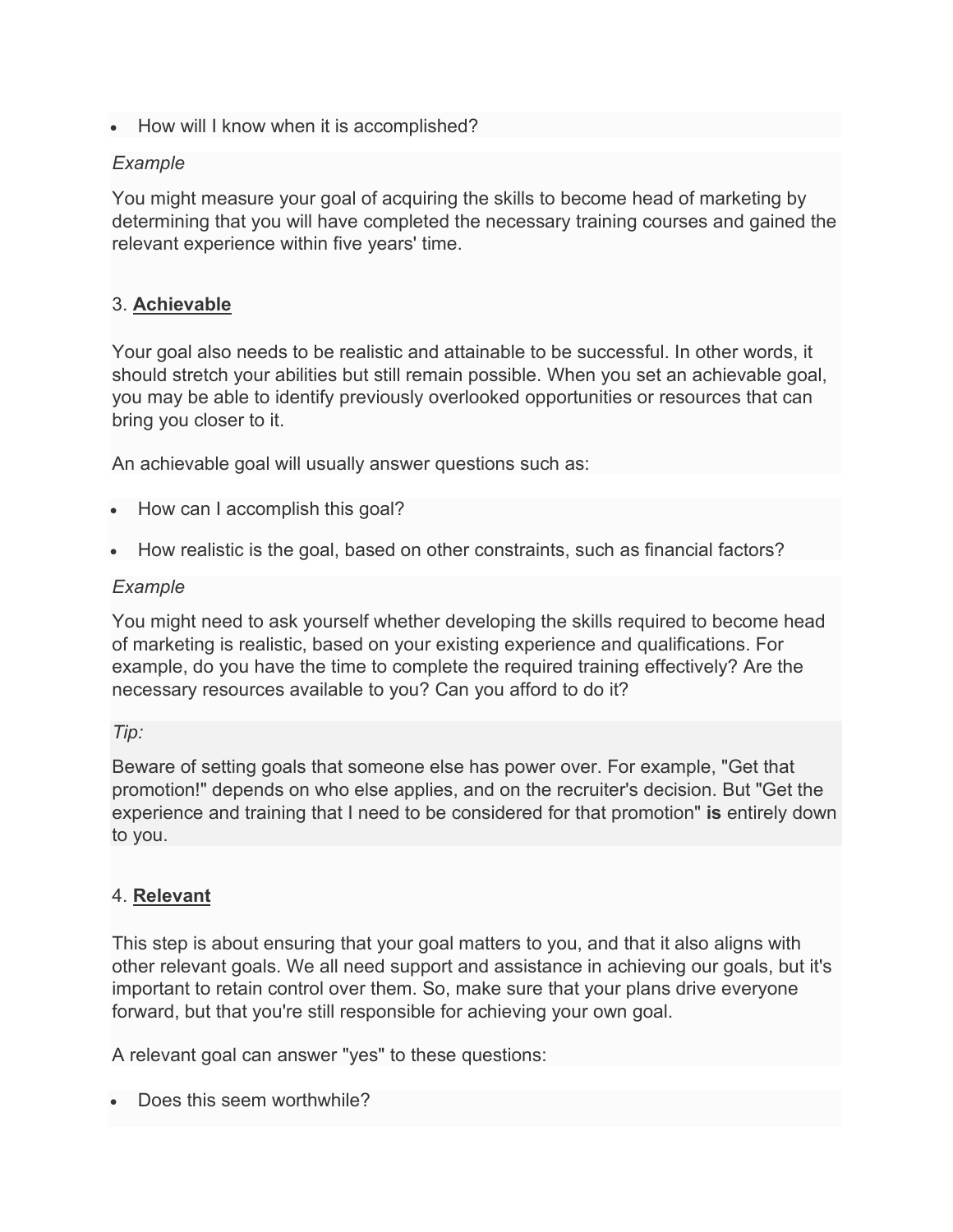- Is this the right time?
- Does this match our other efforts/needs?
- Am I the right person to reach this goal?
- Is it applicable in the current socio-economic environment?

### *Example*

You might want to gain the skills to become head of marketing within your organization, but is it the right time to undertake the required training, or work toward additional qualifications? Are you sure that you're the right person for the head of marketing role? Have you considered your partner's goals? For example, if you want to start a family, would completing training in your free time make this more difficult?

## 5. **Time-bound**

Every goal needs a target date, so that you have a deadline to focus on and something to work toward. This part of the SMART goal criteria helps to prevent everyday tasks from taking priority over your longer-term goals.

A time-bound goal will usually answer these questions:

- When?
- What can I do six months from now?
- What can I do six weeks from now?
- What can I do today?

### *Example*

Gaining the skills to become head of marketing may require additional training or experience, as we mentioned earlier. How long will it take you to acquire these skills? Do you need further training, so that you're eligible for certain exams or qualifications? It's important to give yourself a realistic time frame for accomplishing the smaller goals that are necessary to achieving your final objective.

# **The Pros and Cons of SMART Goals**

SMART is an effective tool that provides the clarity, focus and motivation you need to achieve your goals. It can also improve your ability to reach them by encouraging you to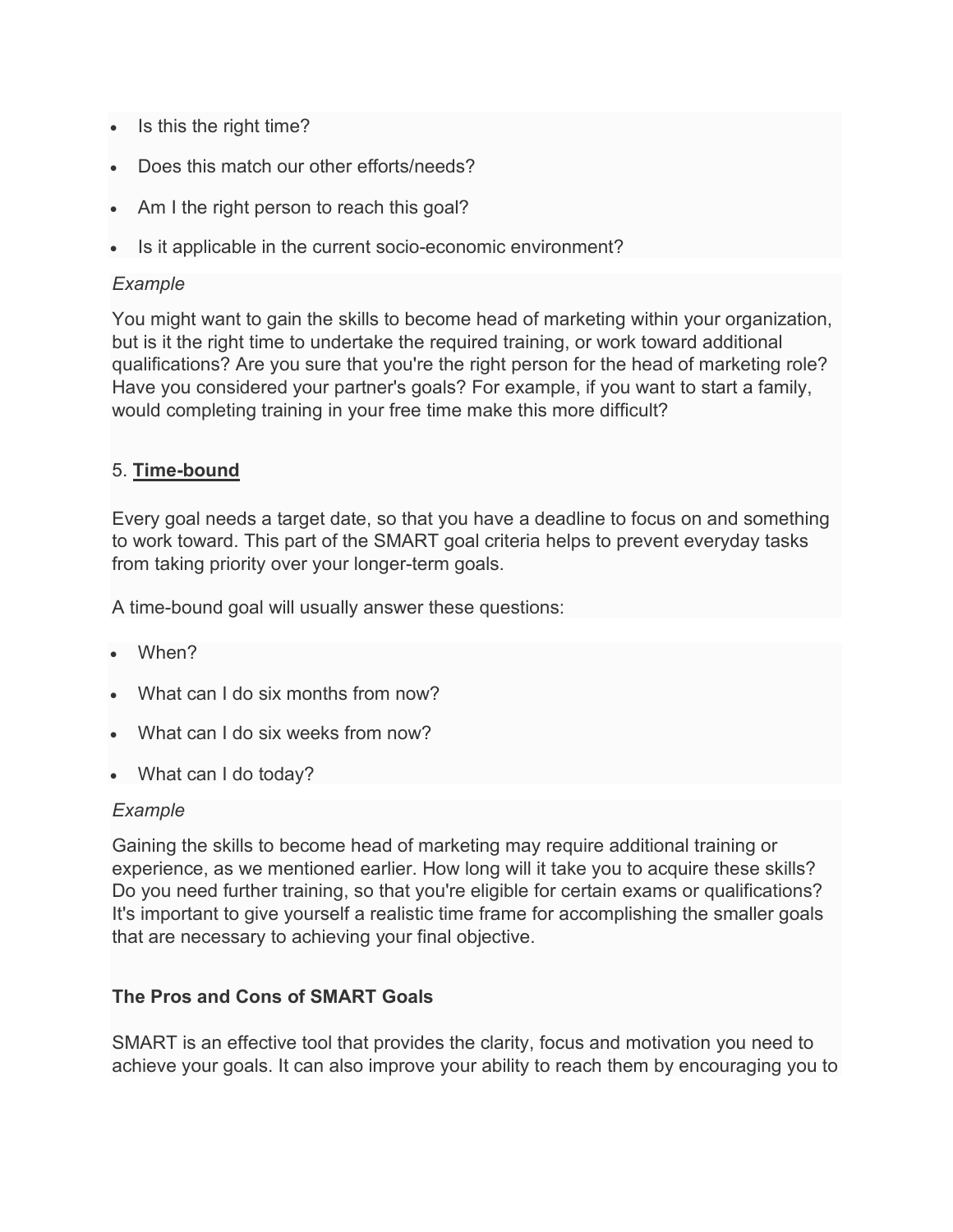define your objectives and set a completion date. SMART goals are also easy to use by anyone, anywhere, without the need for specialist tools or training.

Various interpretations of SMART have meant that it can lose its effectiveness or be misunderstood. Some people believe that SMART doesn't work well for long-term goals because it lacks flexibility, while others suggest that it might stifle creativity.

### *Key Points*

SMART is a well-established tool that you can use to plan and achieve your goals. While there are a number of interpretations of the acronym's meaning, the most common one is that goals should be **S**pecific, **M**easurable, **A**chievable, **R**elevant, and **T**ime-bound.

When you use SMART, you can create clear, attainable and meaningful goals, and develop the motivation, action plan, and support needed to achieve them.

**S.M.A.R.T. Goals in my own words:** (type your work here)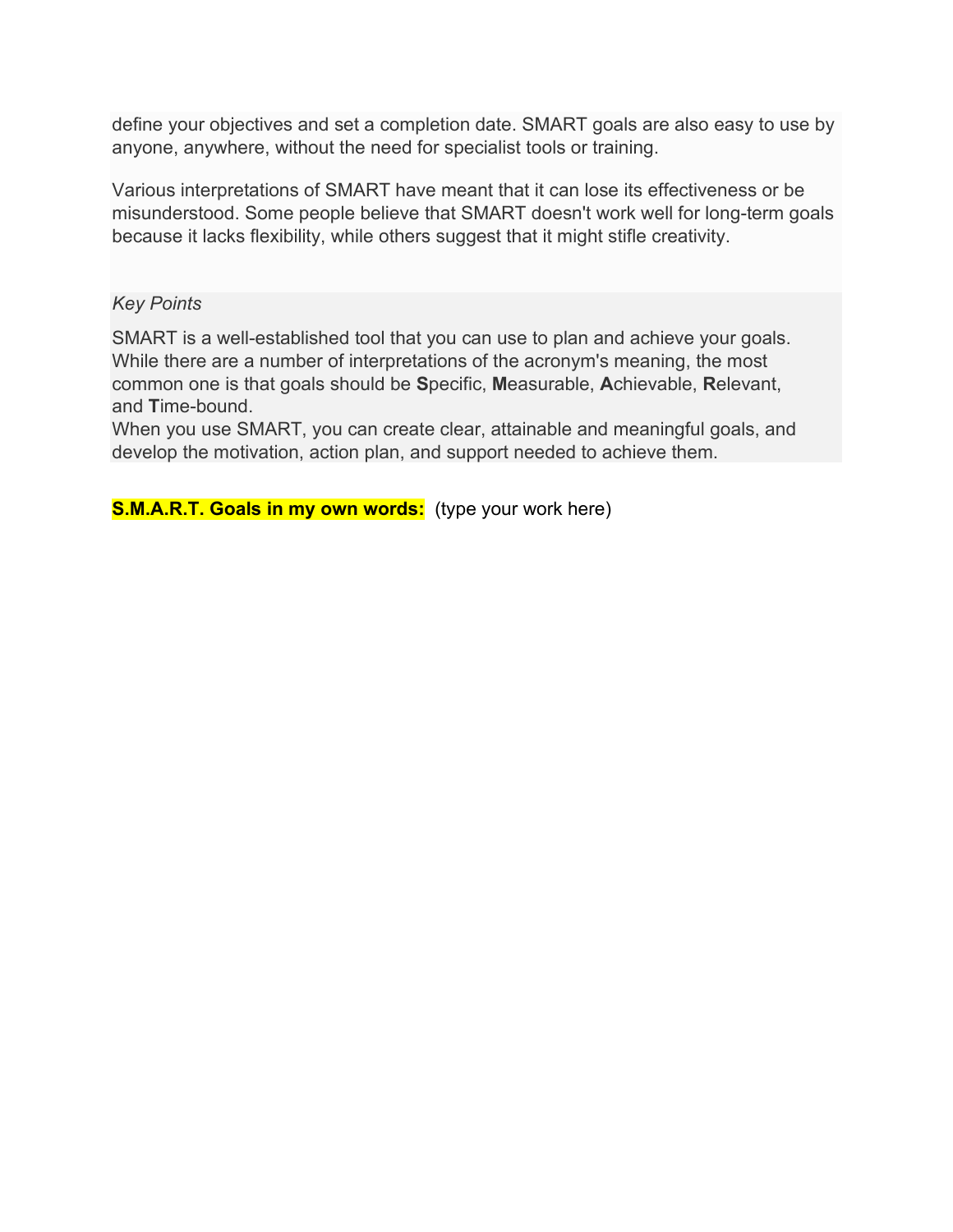## **Setting goals**

Now that you understand about goals and objectives, it is time to decide on some specifics. Remember: **goals that are consistent with your values, interests, and lifestyles are more likely to be achieved.** 

In reaching your goals, is there anything that you can do right away? What, specifically? What can you realistically have accomplished one week from today? What can you do within the next month to implement or reach your goals? Goals can help you guide you where you want to be, when you want to be there.

Career goal setting is not as intimidating if it is broken down into smaller chunks containing short-term, intermediate, and long-term objectives.

Here are seven tips to help you set reasonable goals and to begin to achieve them.

1. **Be specific and concrete.** The more specific you get, the easier it is to meet your goals. Plan small steps and specify *what* you will do within each of the four career development quadrants (*Self-discovery, Investigation, Decision-making,* and *Implementation*), and *when* you will take each step.

2. **Visualize.** Close your eyes and picture yourself taking action to meet them. Live with your goal. Does it *feel* right?

3. **Put goals in writing.** This brings reality into your goals and greatly increases your chance of attaining them.

4. **Build time frames into goals.** Set deadlines for yourself and revise the deadlines freely. They are not set in cement. Create steps in your time frames and write these steps into your daily calendar or "to do" list.

5. **Create a support system.** Tell family, friends, and faculty of your goals, and ask for support.

6. **Personalize your goals.** What is the benefit of reaching this goal? Turn action items into things you want to do for yourself.

7. **Evaluate.** Track your successes and stumbling blocks. Give yourself credit and positive feedback. Recognize which goals you are not meeting and ask yourself why this is. Do your plans still fit your personal career goals?

Whenever you achieve something worthwhile, you probably have consciously or subconsciously realized a goal. Goals are useful as they keep you focused on your specific purpose. They can act as reminders, incentives or as steps that can assist you in doing the things you want to do.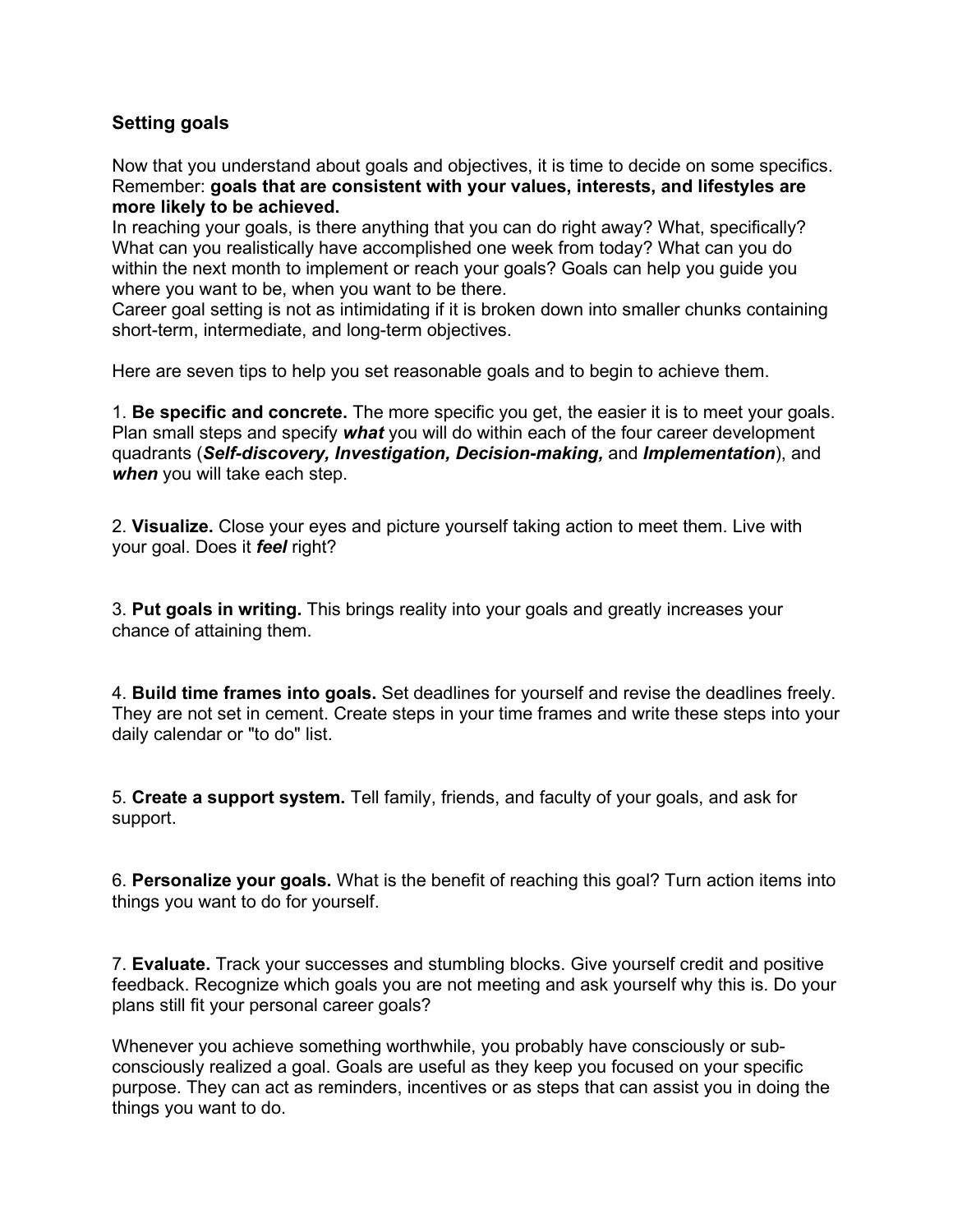#### **The Purpose:**

Goal setting is used widely; it is used by top-level athletes, business-people and high achievers in all fields. Goal setting can also be a more formal process for career and personal planning.

The process of setting goals and targets for your career allows you to:

 $\Box$  Stay focused on your objective

 $\Box$  Decide what is important for you to achieve in your life and to start, step-by-step, achieving these goals.

 $\Box$  Be in control of where you go in life. By reflecting on and then recording exactly what you want to achieve, you know what you have to concentrate on to do it.

 $\Box$  Separate what is important from what is irrelevant. Goal setting helps you work out what not to concentrate on, what decisions to choose in relation to your goals, and keeps your focus away from distractions.

□ Motivate yourself to achievement. It gives you long-term vision and short-term motivation. It focuses your acquisition of knowledge and helps you to organize your resources.

 $\Box$  Track and record your progress and achievements.

 $\Box$  Increase your self-confidence as you develop your level of competence in achieving your goals. This is very important, as self-confidence is critically important during the job searching process and many organizations place a high value on this quality.

### **How to Begin Setting Goals:**

You can create goals on several levels. You can create larger scale, overarching goals related to your personal and career wants and needs. You can then create sub-goals and tasks under different areas of the larger goals. You can also create short, medium, and long-term goals. Once you have stated and recorded your goals, you can break them down into the smaller targets and tasks that will take you towards your long-term goals. Once you have a plan, you start working towards achieving it.

Pick up a pen and a piece of paper and jot down the goals you want to reach. Look at each goal and evaluate it. After writing your goals down, read the following information on SMART goals. Make any changes necessary to ensure your goals meet the SMART goals criteria.